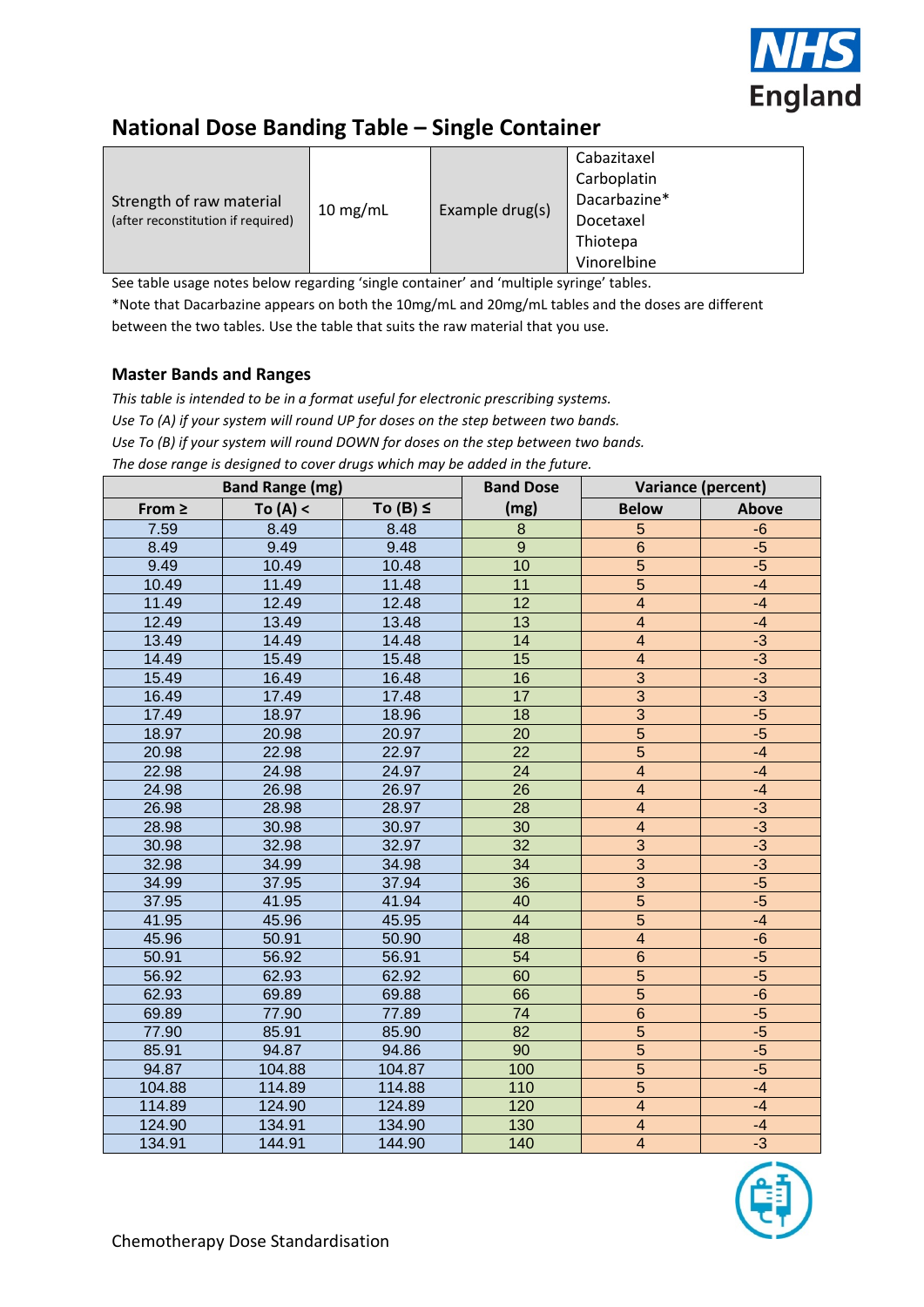|             | <b>Band Range (mg)</b> |               | <b>Band Dose</b> |                 | Variance (percent) |
|-------------|------------------------|---------------|------------------|-----------------|--------------------|
| From $\geq$ | To $(A) <$             | To $(B) \leq$ | (mg)             | <b>Below</b>    | Above              |
| 144.91      | 154.92                 | 154.91        | 150              | $\overline{4}$  | $-3$               |
| 154.92      | 169.71                 | 169.70        | 160              | $\overline{3}$  | $-6$               |
| 169.71      | 189.74                 | 189.73        | 180              | $\overline{6}$  | $-5$               |
| 189.74      | 209.76                 | 209.75        | 200              | $\overline{5}$  | $-5$               |
| 209.76      | 229.78                 | 229.77        | 220              | $\overline{5}$  | $-4$               |
| 229.78      | 254.56                 | 254.55        | 240              | $\overline{4}$  | $-6$               |
| 254.56      | 284.60                 | 284.59        | 270              | $\,$ 6 $\,$     | $-5$               |
| 284.60      | 314.64                 | 314.63        | 300              | $\overline{5}$  | $-5$               |
| 314.64      | 344.67                 | 344.66        | 330              | $\overline{5}$  | $-4$               |
| 344.67      | 379.47                 | 379.46        | 360              | $\overline{4}$  | $-5$               |
| 379.47      | 424.26                 | 424.25        | 400              | $\overline{5}$  | $-6$               |
| 424.26      | 474.34                 | 474.33        | 450              | $\overline{6}$  | $-5$               |
| 474.34      | 529.15                 | 529.14        | 500              | $\overline{5}$  | $-6$               |
| 529.15      | 593.97                 | 593.96        | 560              | $\overline{6}$  | $-6$               |
| 593.97      | 664.08                 | 664.07        | 630              | $\overline{6}$  | $-5$               |
| 664.08      | 743.64                 | 743.63        | 700              | $\overline{5}$  | $-6$               |
| 743.64      | 838.51                 | 838.50        | 790              | $6\phantom{1}6$ | $-6$               |
| 838.51      | 943.40                 | 943.39        | 890              | $\overline{6}$  | $-6$               |
| 943.40      | 1063.01                | 1063.00       | 1000             | $6\phantom{1}6$ | $-6$               |
| 1063.01     | 1202.66                | 1202.65       | 1130             | $6\phantom{1}6$ | $-6$               |
| 1202.66     | 1362.35                | 1362.34       | 1280             | $6\phantom{a}$  | $-6$               |
| 1362.35     | 1542.08                | 1542.07       | 1450             | $\overline{6}$  | $-6$               |
| 1542.08     | 1741.84                | 1741.83       | 1640             | $6\phantom{1}6$ | $-6$               |
| 1741.84     | 1966.34                | 1966.33       | 1850             | $6\phantom{1}6$ | $-6$               |
| 1966.34     | 2220.90                | 2220.89       | 2090             | $\overline{6}$  | $-6$               |
| 2220.90     | 2510.22                | 2510.21       | 2360             | $6\phantom{1}6$ | $-6$               |
| 2510.22     | 2830.19                | 2830.18       | 2670             | $6\phantom{a}$  | $-6$               |
| 2830.19     | 3184.34                | 3184.33       | 3000             | $\overline{6}$  | $-6$               |
| 3184.34     | 3593.27                | 3593.26       | 3380             | $\,$ 6 $\,$     | $-6$               |
| 3593.27     | 4062.31                | 4062.30       | 3820             | $\overline{6}$  | $-6$               |

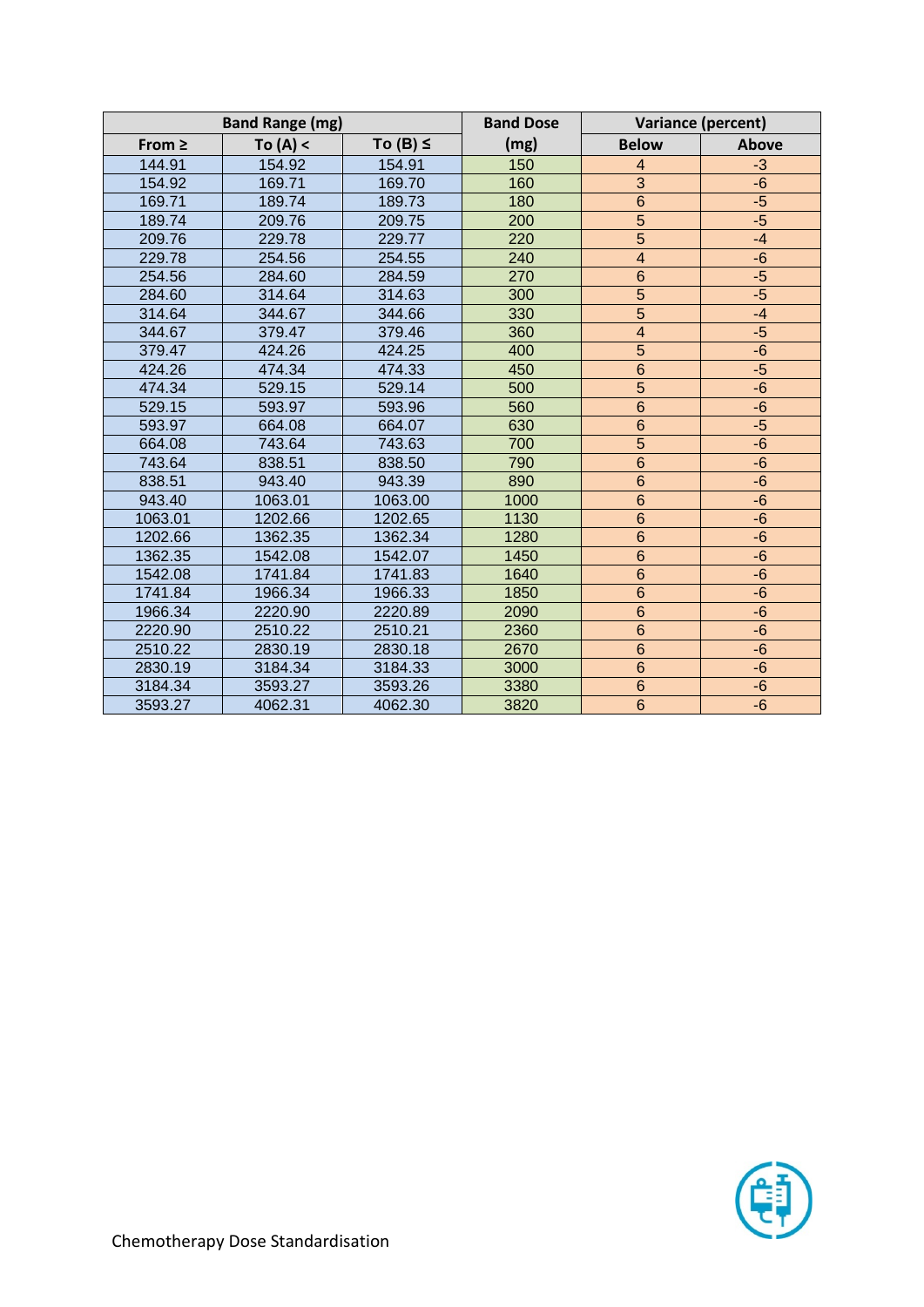# **Drug- and Dose-specific Tables**

*These tables are intended to assist with non-electronic systems where protocol-specific information is required. The range of the tables has been extended beyond 'normal' use, especially in the lower ranges, to allow for up to a 50% dose reduction to be used in patients who are 1.3m<sup>2</sup> . Doses which are normally capped are highlighted in grey.*

## **Carboplatin - GFR RANGES USED IN PRACTICE ARE NARROWER THAN PRESENTED HERE**

| <b>AUC</b>      | <b>GFR</b> (from) | <b>20.0</b> | 22.4 | 27.4 | 32.4 | 37.5 | 42.5 | 47.5 | 52.5 | 59.9 | 69.9  | 79.9  | 89.9  | 102.3 | 117.3 | 132.3 | 147.3 | 164.7 | 187.1 | 212.2 | 239.6 |
|-----------------|-------------------|-------------|------|------|------|------|------|------|------|------|-------|-------|-------|-------|-------|-------|-------|-------|-------|-------|-------|
| $\overline{2}$  | GFR (to)          | 22.4        | 27.4 | 32.4 | 37.5 | 42.5 | 47.5 | 52.5 | 59.9 | 69.9 | 79.9  | 89.9  | 102.3 | 117.3 | 132.3 | 147.3 | 164.7 | 187.1 | 212.2 | 239.6 | 272.0 |
|                 | <b>Dose</b>       | 90          | 100  | 110  | 120  | 130  | 140  | 150  | 160  | 180  | 200   | 220   | 240   | 270   | 300   | 330   | 360   | 400   | 450   | 500   | 560   |
| <b>AUC</b>      | <b>GFR</b> (from) | <b>20.0</b> | 21.0 | 25.0 | 29.0 | 33.0 | 37.0 | 42.9 | 50.9 | 58.9 | 66.9  | 76.8  | 88.8  | 100.9 | 112.9 | 126.8 | 144.7 | 164.7 | 186.7 | 212.6 | 240.6 |
| 2.5             | GFR (to)          | 21.0        | 25.0 | 29.0 | 33.0 | 37.0 | 42.9 | 50.9 | 58.9 | 66.9 | 76.8  | 88.8  | 100.9 | 112.9 | 126.8 | 144.7 | 164.7 | 186.7 | 212.6 | 240.6 | 272.5 |
|                 | <b>Dose</b>       | 110         | 120  | 130  | 140  | 150  | 160  | 180  | 200  | 220  | 240   | 270   | 300   | 330   | 360   | 400   | 450   | 500   | 560   | 630   | 700   |
| <b>AUC</b>      | <b>GFR</b> (from) | 20.0        | 23.3 | 26.6 | 31.6 | 38.2 | 44.9 | 51.6 | 59.9 | 69.9 | 79.9  | 89.9  | 101.5 | 116.4 | 133.1 | 151.4 | 173.0 | 196.4 | 222.9 | 254.5 | 289.5 |
| 3               | GFR (to)          | 23.3        | 26.6 | 31.6 | 38.2 | 44.9 | 51.6 | 59.9 | 69.9 | 79.9 | 89.9  | 101.5 | 116.4 | 133.1 | 151.4 | 173.0 | 196.4 | 222.9 | 254.5 | 289.5 | 329.3 |
|                 | <b>Dose</b>       | 140         | 150  | 160  | 180  | 200  | 220  | 240  | 270  | 300  | 330   | 360   | 400   | 450   | 500   | 560   | 630   | 700   | 790   | 890   | 1000  |
| <b>AUC</b>      | <b>GFR</b> (from) | 20.0        | 22.4 | 27.4 | 32.4 | 38.6 | 46.2 | 53.7 | 61.2 | 69.9 | 81.1  | 93.6  | 107.3 | 123.5 | 141.0 | 160.9 | 184.6 | 210.9 | 240.8 | 275.7 | 315.6 |
| 4               | GFR (to)          | 22.4        | 27.4 | 32.4 | 38.6 | 46.2 | 53.7 | 61.2 | 69.9 | 81.1 | 93.6  | 107.3 | 123.5 | 141.0 | 160.9 | 184.6 | 210.9 | 240.8 | 275.7 | 315.6 | 360.5 |
|                 | <b>Dose</b>       | 180         | 200  | 220  | 240  | 270  | 300  | 330  | 360  | 400  | 450   | 500   | 560   | 630   | 700   | 790   | 890   | 1000  | 1130  | 1280  | 1450  |
| <b>AUC</b>      | <b>GFR</b> (from) | <b>20.0</b> | 21.6 | 26.1 | 31.6 | 38.2 | 44.9 | 51.6 | 59.3 | 69.3 | 80.4  | 92.6  | 107.0 | 122.6 | 140.3 | 161.3 | 184.6 | 211.2 | 242.3 | 277.7 | 317.7 |
| 4.5             | GFR (to)          | 21.6        | 26.1 | 31.6 | 38.2 | 44.9 | 51.6 | 59.3 | 69.3 | 80.4 | 92.6  | 107.0 | 122.6 | 140.3 | 161.3 | 184.6 | 211.2 | 242.3 | 277.7 | 317.7 | 362.1 |
|                 | <b>Dose</b>       | 200         | 220  | 240  | 270  | 300  | 330  | 360  | 400  | 450  | 500   | 560   | 630   | 700   | 790   | 890   | 1000  | 1130  | 1280  | 1450  | 1640  |
| <b>AUC</b>      | <b>GFR</b> (from) | 20.0        | 21.0 | 25.9 | 31.9 | 37.9 | 43.9 | 50.9 | 59.9 | 69.9 | 80.8  | 93.8  | 107.8 | 123.7 | 142.7 | 163.7 | 187.6 | 215.5 | 247.5 | 283.4 | 323.4 |
| $5\phantom{.0}$ | GFR (to)          | 21.0        | 25.9 | 31.9 | 37.9 | 43.9 | 50.9 | 59.9 | 69.9 | 80.8 | 93.8  | 107.8 | 123.7 | 142.7 | 163.7 | 187.6 | 215.5 | 247.5 | 283.4 | 323.4 | 368.3 |
|                 | <b>Dose</b>       | 220         | 240  | 270  | 300  | 330  | 360  | 400  | 450  | 500  | 560   | 630   | 700   | 790   | 890   | 1000  | 1130  | 1280  | 1450  | 1640  | 1850  |
| <b>AUC</b>      | <b>GFR</b> (from) | 20.0        | 22.4 | 27.4 | 32.4 | 38.2 | 45.7 | 54.1 | 63.2 | 74.0 | 85.7  | 98.9  | 114.8 | 132.2 | 152.2 | 175.4 | 202.1 | 232.0 | 265.3 | 302.7 | 345.2 |
| 6               | GFR (to)          | 22.4        | 27.4 | 32.4 | 38.2 | 45.7 | 54.1 | 63.2 | 74.0 | 85.7 | 98.9  | 114.8 | 132.2 | 152.2 | 175.4 | 202.1 | 232.0 | 265.3 | 302.7 | 345.2 | 393.4 |
|                 | <b>Dose</b>       | 270         | 300  | 330  | 360  | 400  | 450  | 500  | 560  | 630  | 700   | 790   | 890   | 1000  | 1130  | 1280  | 1450  | 1640  | 1850  | 2090  | 2360  |
| <b>AUC</b>      | <b>GFR</b> (from) | 20.0        | 24.2 | 29.2 | 35.6 | 42.8 | 50.6 | 59.9 | 69.9 | 81.2 | 94.8  | 109.8 | 126.9 | 146.8 | 169.6 | 195.3 | 223.8 | 255.9 | 292.3 | 333.6 | 379.3 |
|                 | GFR (to)          | 24.2        | 29.2 | 35.6 | 42.8 | 50.6 | 59.9 | 69.9 | 81.2 | 94.8 | 109.8 | 126.9 | 146.8 | 169.6 | 195.3 | 223.8 | 255.9 | 292.3 | 333.6 | 379.3 | 429.9 |

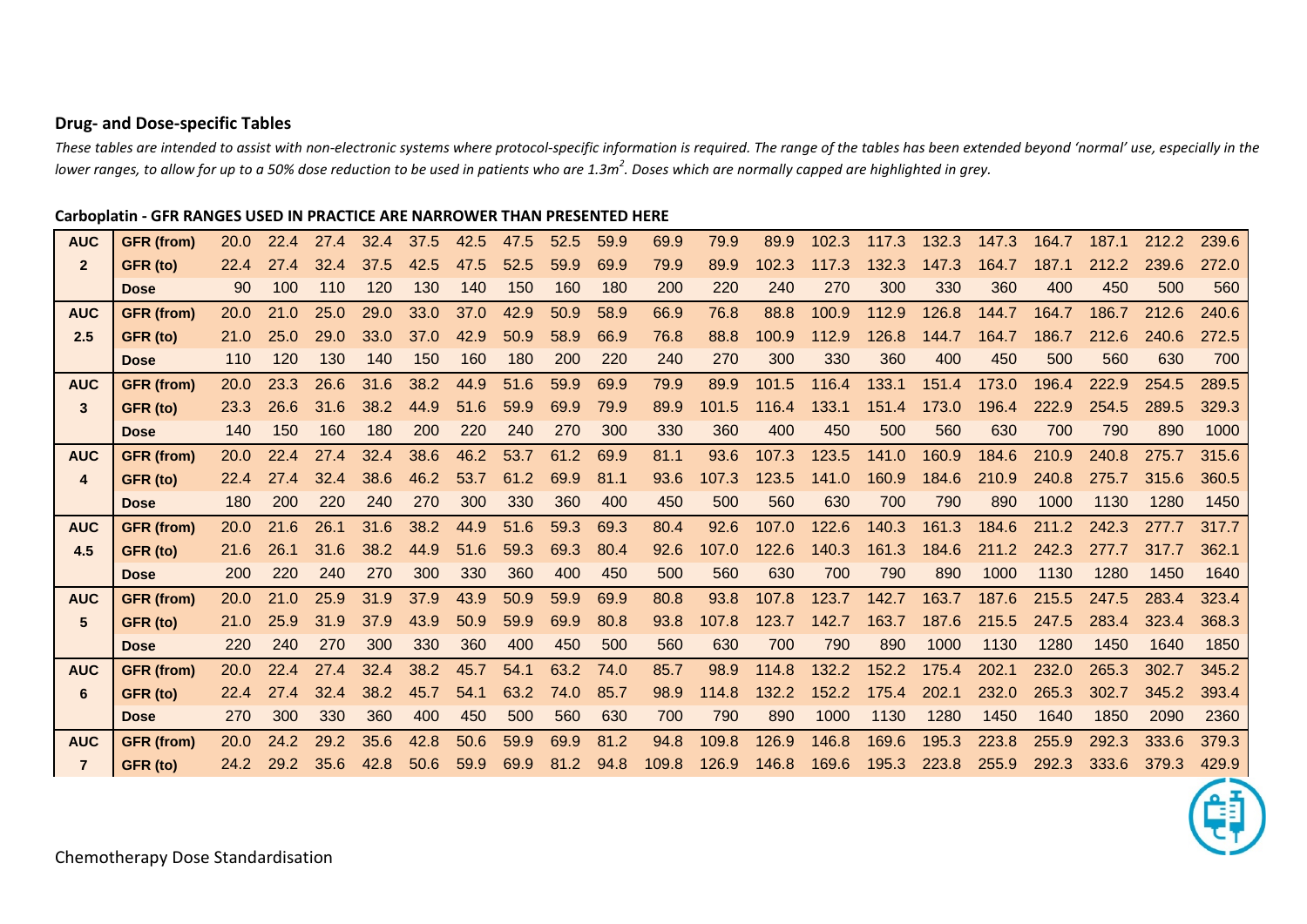|            | <b>Dose</b>       | 330 | 360 | 400 | 450 | - 500 | - 560 | 630 | 700 | 790   | 890 | 1000      | 1130 | 1280 | 1450 | 1640 | 1850 | 2090 | 2360 | 2670      | 3000                                                                                                           |
|------------|-------------------|-----|-----|-----|-----|-------|-------|-----|-----|-------|-----|-----------|------|------|------|------|------|------|------|-----------|----------------------------------------------------------------------------------------------------------------|
| <b>AUC</b> | <b>GFR</b> (from) |     |     |     |     |       |       |     |     |       |     |           |      |      |      |      |      |      |      |           | 20.0 22.4 28.0 34.3 41.1 49.2 58.0 68.0 79.8 92.9 107.9 125.3 145.3 167.8 192.7 220.8 252.6 288.8 328.8 373.0  |
|            | GFR (to)          |     |     |     |     |       |       |     |     |       |     |           |      |      |      |      |      |      |      |           | 22.4 28.0 34.3 41.1 49.2 58.0 68.0 79.8 92.9 107.9 125.3 145.3 167.8 192.7 220.8 252.6 288.8 328.8 373.0 424.2 |
|            | <b>Dose</b>       | 360 | 400 | 450 | 500 | - 560 | 630   | 700 | 790 | - 890 |     | 1000 1130 | 1280 | 1450 | 1640 | 1850 | 2090 | 2360 |      | 2670 3000 | 3380                                                                                                           |

#### **Cabazitaxel**

| <b>BSA</b>        | anoos a | se nearest for | <b>dose reductions</b> |    |                      | 4.U           | .  | .               | . .             | <b>STATISTICS</b> | 4 O | . | 1.0 | a<br><b>STATISTICS</b> | 2.0 |  | <b>STATISTICS</b> | <u>д</u>   |    | <b>Z.O</b> | .  | 2.O | -4.7 | 3.0 <sub>1</sub> |
|-------------------|---------|----------------|------------------------|----|----------------------|---------------|----|-----------------|-----------------|-------------------|-----|---|-----|------------------------|-----|--|-------------------|------------|----|------------|----|-----|------|------------------|
| $25 \text{ mg/m}$ | 10      |                | $\Omega$<br>$\lambda$  | -- | $\prime\prime\prime$ | $\sim$<br>,,, | 28 | 30 <sup>°</sup> | $\Omega$<br>-32 | .30               | 40  |   | 44. | 48                     |     |  | 0U                | $\sqrt{2}$ | 60 | <b>66</b>  | oc |     |      |                  |

# **Dacarbazine - NOTE THAT THESE DOSES ARE DIFFERENT FROM THE DACARBAZINE 20mg/mL TABLE**

| <b>BSA</b> |     |     | <b>Choose nearest for dose reductions</b> |     |     |     |     | 1.0 | .   | 4.Z | 1.0 |     | 4 D | ٦.Ο |     | 1.8 | $\overline{1.9}$ | 2.0 | 2.1 | 2.2 | $2.3^{\circ}$ | $2\Delta$ |     | 2.6  | . .  | 2.8  | 2.9  | 3.0               |
|------------|-----|-----|-------------------------------------------|-----|-----|-----|-----|-----|-----|-----|-----|-----|-----|-----|-----|-----|------------------|-----|-----|-----|---------------|-----------|-----|------|------|------|------|-------------------|
| 375 mg/m   | 180 | 200 | 220                                       | 240 | 270 | 300 | 330 | 360 | 400 | 450 | 500 | 500 | 560 | 630 | 630 | 700 | 700              | 790 | 790 | 790 | 890           | 890       | 890 | 1000 | 1000 | 1000 | 1130 | 1130 <sub>1</sub> |

#### **Docetaxel**

| <b>BSA</b>            |    |    |    |    |    | <b>Choose nearest for dose reductions</b> |     | 1.0 |     | 1 <sup>2</sup> | 1.3 |                  |     | 1.6 |     | 1.8 | $1.9-$     | 2.0 | 2.1 | 2.2 | 2.3 |                  | 2.5 | 2.6              | -2.7 | 2.8 | 2.9 | 3.0       |
|-----------------------|----|----|----|----|----|-------------------------------------------|-----|-----|-----|----------------|-----|------------------|-----|-----|-----|-----|------------|-----|-----|-----|-----|------------------|-----|------------------|------|-----|-----|-----------|
| 35 mg/m <sup>2</sup>  | 22 | 24 | 26 | 28 | 30 | 32 <sup>°</sup>                           | -34 | 36  | 40  | -44            | 44  | 48               | 54  | -54 | 60  | 66  | 66         | 74  | 74  | 74  | -82 | -82              | 90  | -90              | 90   | 100 | 100 | 110       |
| 40 mg/m <sup>2</sup>  | 24 | 26 | 28 | 30 | 32 | 34                                        | -36 | 40  | 44  | 48             | 54  | 54               | 60  | 66  | 66  | 74  | 74         | 82  | -82 | 90  | 90  | 100 <sub>1</sub> | 100 | 100 <sup>°</sup> | 110  | 110 | 120 | 120       |
| 75 mg/m <sup>2</sup>  | 36 | 40 | 44 | 48 | 54 | 60                                        | 66  |     | 82  | 90             | 100 | 110 <sub>1</sub> | 110 | 120 | 130 | 140 | 140        | 150 | 160 | 160 | 180 | 180 <sub>1</sub> | 180 | 200              | 200  | 220 |     | $220$ 220 |
| 100 mg/m <sup>2</sup> | 48 | 54 | 60 | 66 | 74 | 82                                        | 90  | 100 | 110 | 120            | 130 | 140.             | 150 | 160 | 180 | 180 | $200 \mid$ | 200 | 220 | 220 | 240 | 240              | 240 | $270 \text{ }$   | 270  | 270 | 300 | 300       |

## **Thiotepa**

| <b>BSA</b>           | <b>Choose nearest for dose reductions</b><br>24<br>26<br>I O |    |    |                |  |    | 1.0            |              | . . | . | a sa san |    | .         | <b></b>                          | 4.97 | 2.0 |    |    | . . | œ   | 45  |     | $\sim$ $\sim$<br><b>AND 18</b> | . ര<br>2.0 | າ ດ | 3.0 |
|----------------------|--------------------------------------------------------------|----|----|----------------|--|----|----------------|--------------|-----|---|----------|----|-----------|----------------------------------|------|-----|----|----|-----|-----|-----|-----|--------------------------------|------------|-----|-----|
| 30 mg/m <sup>2</sup> |                                                              |    |    |                |  | ۷ŏ | $\Omega$<br>3U | $\sim$<br>30 | 40  |   |          | 48 | 54        |                                  | 60   | 60  |    | oo | 00  |     | 71  | 82  | 82                             |            | 90  | 90  |
| 40 mg/m <sup>2</sup> | $\sim$<br>20                                                 | 28 | 30 | $\Omega$<br>JZ |  | 30 |                | 48           | 54  |   | 60       | 66 | <b>OO</b> | $\overline{ }$<br>$\overline{I}$ |      | 82  | 82 | 90 | 90  | 100 | 100 | 100 | 110                            | 110        | 120 | 120 |